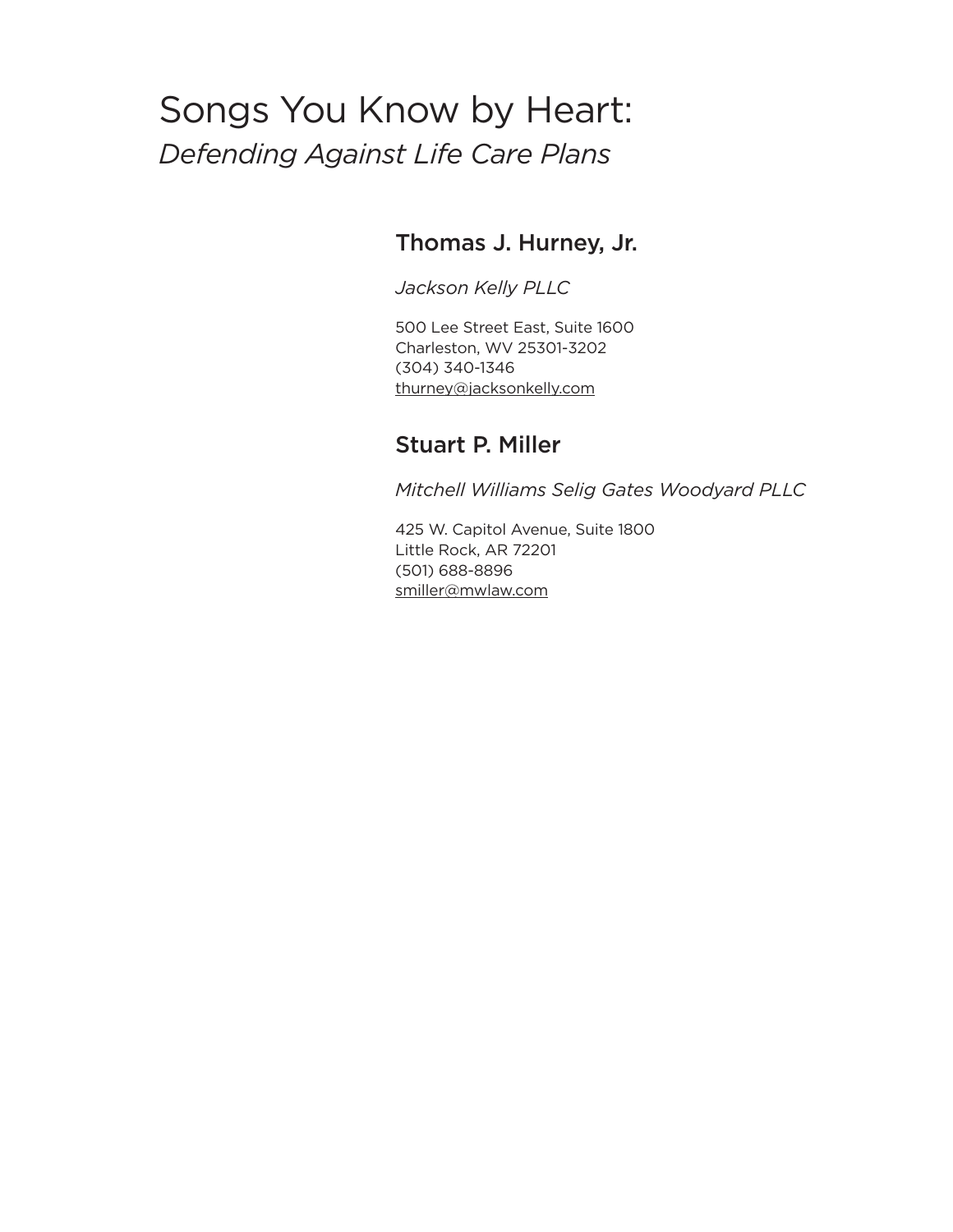Stuart P. Miller, co-author of this paper, is a partner with Mitchell Williams Selig Gates Woodyard PLLC, in Little Rock, Arkansas. Active in trial practice for 27 years, Stuart is also a longtime DRI and IADC member, a Fellow of the American College of Trial Lawyers and a member of the American Board of Trial Advocates. He was also on the faculty for the 2014 IADC Trial Academy (the PenHooligans). Stuart graduated from the William H. Bowen School of Law at the University of Arkansas in 1988.

This paper is an updated and revised version of "Defending Against the Inflated Life Care Plan," a presentation given by Miller and Hurney at the Mid-Year Meeting of the International Association of Defense Counsel, February 23, 2016, Pebble Beach, CA.

THOMAS J. HURNEY, JR., is a trial lawyer with Jackson Kelly PLLC in Charleston, West Virginia, with thirty three years' experience in health care, serious injury and wrongful death litigation. He leads the firm's Health Care & Finance Practice Group. A longtime DRI and member, Tom is President Elect of the Association of Defense Trial Attorneys and a past President of the Defense Trial Counsel of West Virginia. He is a Fellow of the American College of Trial Lawyers and a member of the American Board of Trial Advocates. He was on the faculty for the 2014 IADC Trial Academy (the PenHooligans). He is a frequent speaker on a variety of litigation and health care topics. Tom graduated with honors from the University of Dayton School of Law in 1983. Samantha D'Anna, a summer associate with Jackson Kelly and student at the University of Dayton School of Law, Class of 2015, assisted with the article.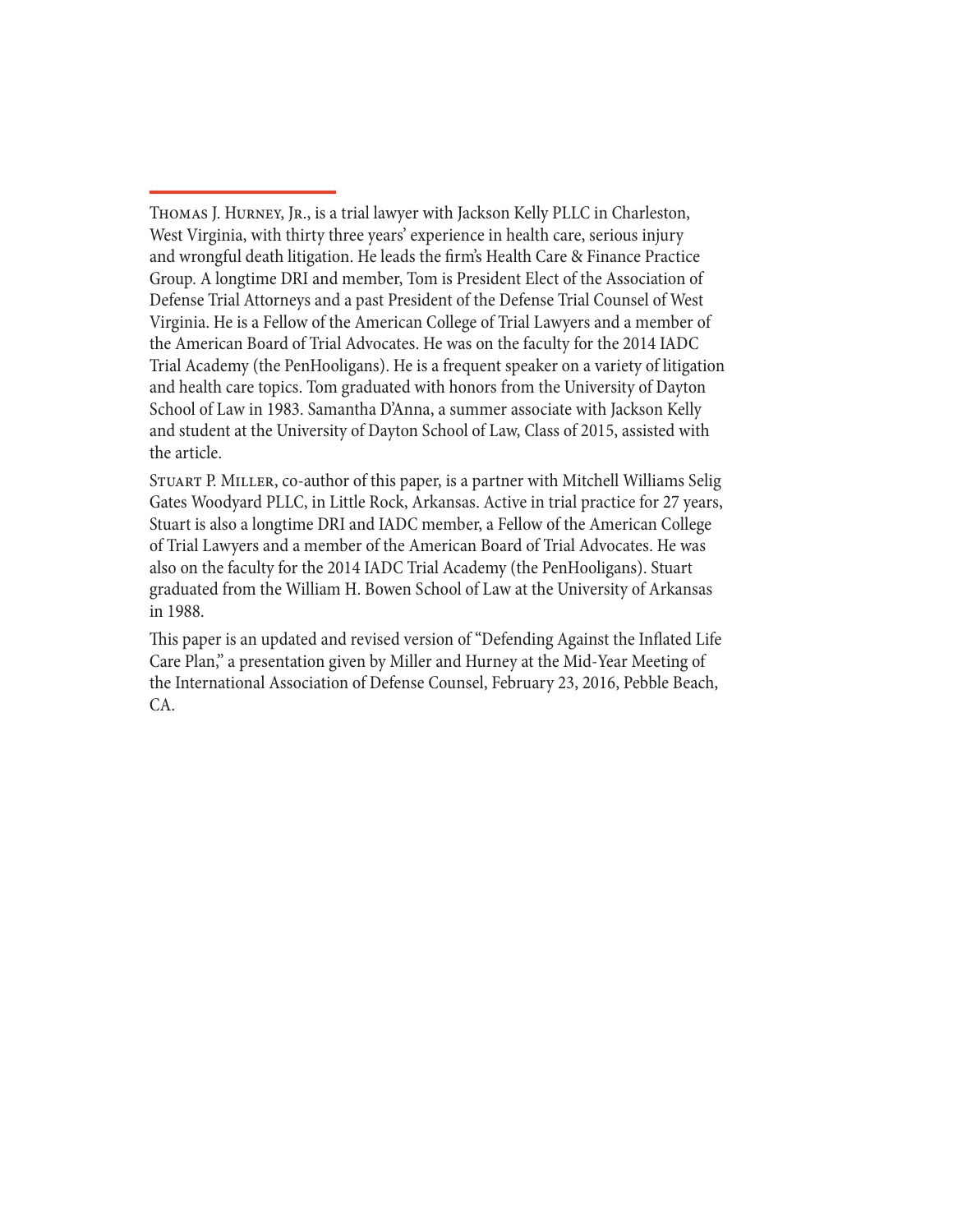# Songs You Know by Heart: Defending Against Life Care Plans

# **Table of Contents**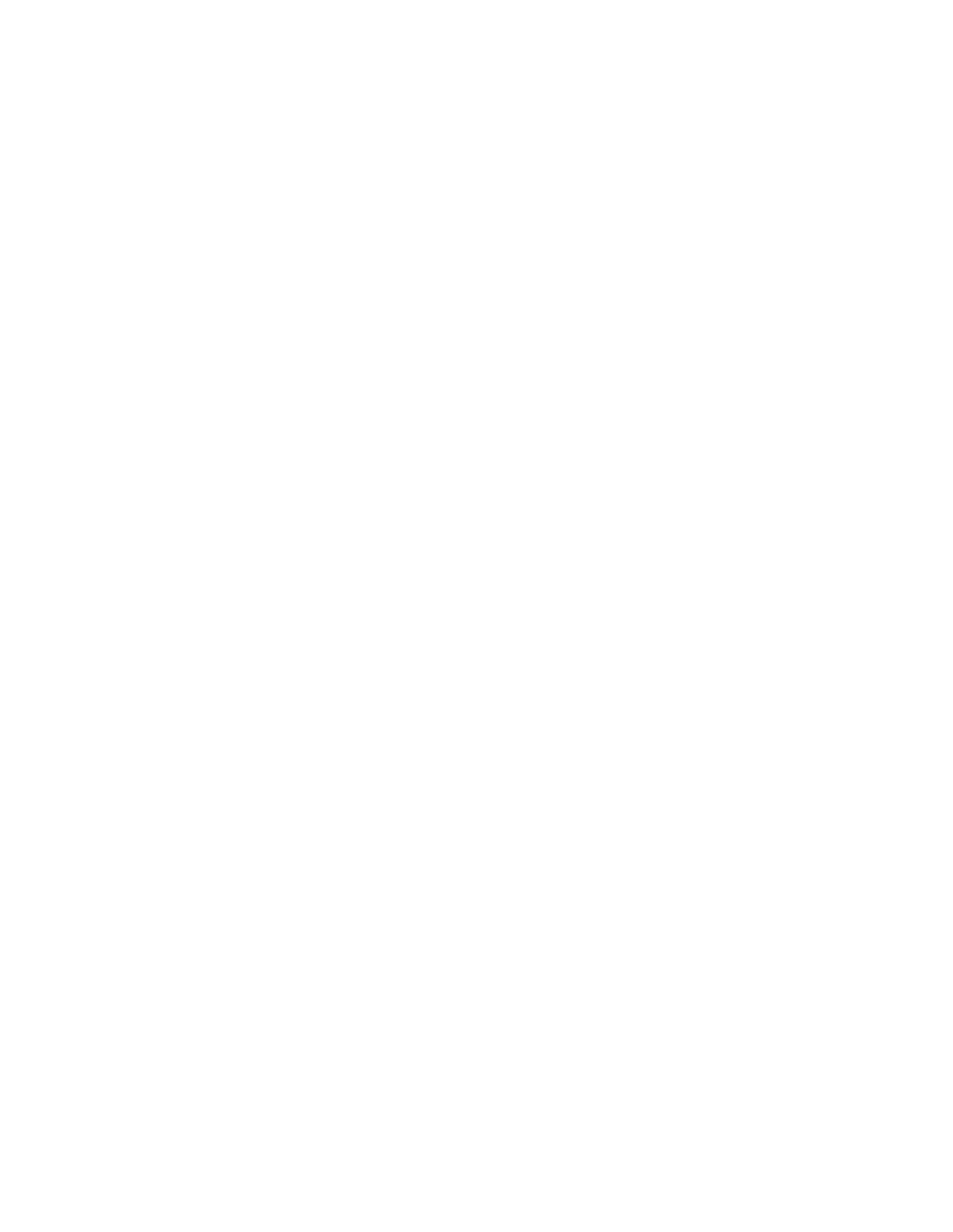# <span id="page-4-0"></span>Songs You Know by Heart: *Defending Against Life Care Plans*

# **I. Introduction**

In catastrophic injury cases like spinal cord impairment, traumatic brain injury, severe burns and multiple trauma or birth trauma, large, often seven to eight figure life care plans are commonplace. "The cost of future health care of an injured person with long-term health care needs is often the largest component of economic damages in a lawsuit." Cathlin Vinett Mitchell, Analyzing Life Care Plans, DRI Medical Liability and Health Care Law Seminar 149, (March 2014)(this and all DRI articles cited in this paper are available online at www.dri.org). Life care plans in the right case provide the basis for large jury awards, even if they bear little or no relationship to the therapy, treatment or accommodations an injured party may truly need or may have received from treating physicians. J. Thaddeus Eckenrode and Dwight A. Vermette, Fighting the Squeeze, *For the Defense* 68, 72 (Sept. 2012)("Fighting the Squeeze"). "Often with little more documentation than a plaintiff 's medical records and liberally interpreting some physician's note about the plaintiff 's prognosis and treatment plan, this 'expert' will make artistic use of spreadsheets and tables to itemize the surgical needs, physician and psychiatric visits, medical supplies, medications, home improvements, ambulation and movement modalities, special diets, and more that the plaintiff will need and project costs for these items on a per annum or lifetime basis." Id. A life care plan is a persuasive tool to convince juries to compensate the plaintiff with a large award because it provides needed medical care. "Life care plans can be unrealistic and exorbitant. As such, the issue for the defense attorney is to determine whether the contents of a life care plan are injuredplaintiff centered or attorney driven." Gail C. Jenkins and Angela M. Kneeland, Defense Life Care Experts 83, DRI Preeminent Lawyers Seminar (2007). This may be particularly true in states where non-economic losses are limited by statute, and plaintiffs' counsel turns to economic loss to drive a large settlement or verdict. Catherine M. Sharkey, Unintended Consequences of Medical Malpractice Damages Caps, 80 New York University Law Review 391, 430 (2005)(Describing the "crossover phenomenon" where "[c]onfronted with caps on noneconomic damages in medical malpractice cases, attorneys may have learned new ways to pitch their arguments about economic damages to juries. In other words, noneconomic damages caps may have triggered innovative ways to increase economic damages."). See also, Fighting the Squeeze, *supra* at 68 ("Those who have chosen to take on cases of any sort, however, have also started looking for every nickel that they could identify as an 'economic' loss for which they could seek recovery unimpeded by the cap, pursuing past medical expenses, past wage loss, future diminution of earning capacity, and future medical expenses, among other things…").

The challenge for the defense, then, is to systematically challenge the life care plan to expose whether it is improperly researched and not designed for the particular plaintiff, inflated, or offered by an unqualified expert. In this exercise, experts, both testifying and consulting, can be retained to assist the challenge to the life care plan, either in court or behind the scenes, and to provide assistance in the cross examination of plaintiffs' life care plan expert. We'll discuss strategy and tactics, make some suggestions, and share some stories.

## **II. Early Recognition and Evaluation**

Early recognition of whether a life care plan might be offered in an individual case can be invaluable, as it can guide discovery necessary to challenge the plan. While life care plans are expected in a clear catastrophic case, like an infant brain injury, paralysis or severe burns, a seemingly benign case can become significant with the appearance of a life care plan projecting treatment, therapy and various needs. See, David R.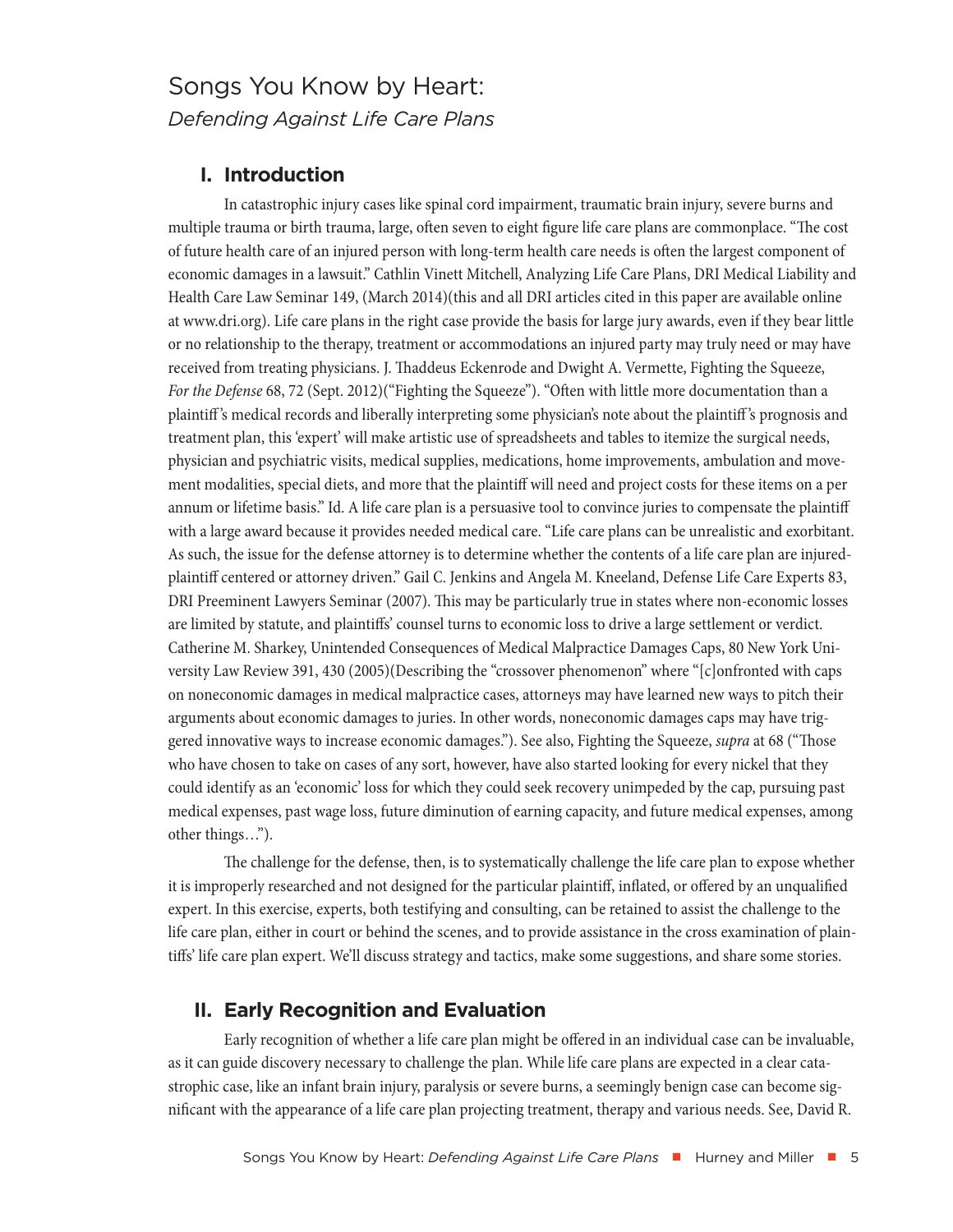Lucchese, Treading toward Trial: Defending the Perinatal Brain Injury Lawsuit, *For the Defense* 65 (Nov. 2007) ("Perinatal brain injury cases consistently have the highest verdicts and settlements…"). For example, a mention of potential traumatic brain injury syndrome as one diagnosis in the differential of an injured plaintiff can be a red flag of a case destined for a life care plan. See, Brandon Woodard and Greg A. Kendall, Traumatic Brain Injury: A Primer for In-House Counsel and Claims Professionals, *In House Defense Quarterly* 48 (Fall 2015) (Discussing how "a relatively minor incident with minimal injuries can escalate quickly into a high-risk scenario for companies and their insurers if claimants, their attorneys, and their doctors piece together a traumatic brain injury claim."). Defense counsel, therefore, should routinely try to assess early on whether there are diagnoses in the medical record suggesting the possibility the case may require defending against a life care plan.

In catastrophic damage cases, an early determination of how Plaintiff 's counsel is going to prosecute the case can significantly aid in the defense of a life care plan. Plaintiff 's counsel with a large medical damage cases sometimes will have presented a life care plan to the defendant or its insurance carrier in an attempt to obtain a pre-suit settlement. As suggested above, the nature of the claimed injuries, like birth injuries, paralysis or burns, strongly suggests a life care plan will be employed. In other cases, where the catastrophic nature of the injury is not as obvious, a thorough review of the medical records, combined with discovery, can determine whether the plaintiff is receiving the type of regular care from treating physicians that lends to creation of a life care plan. Discovery should be targeted to determine whether plaintiffs' counsel has invested in the team of experts needed to develop large medical damages, including a life care plan: a doctor, nurse life care planner, physiatrist or neuro-psychologist. Once discovery and medical records demonstrating prognosis for long term attendant care for the plaintiff, consideration should be given to retaining a life care expert, initially as a consultant with the potential for testimony if appropriate. "A life care expert retained by the defense can play different roles as a particular case moves forward towards trial." Caryn L. Lilling and Richard J. Montes, An Appellate Perspective: Early Case Evaluation and Risk Management, In-House Defense Quarterly 16 (Fall 2010)("Defense counsel should be prepared not only to challenge the various items included in the life care plan, but should consider retaining their own life care planner to present to the jury…"). Whether in the role of consultant or as a testifying expert, the defense life care expert can be a valuable asset who can bolster the defense case, as well as the defense's credibility, while at the same time contradict the plaintiff 's suggested damage award." John W. Bell, Handling of the Defense Economist or Life Care Expert, DRI Becoming A Preeminent Trial Lawyer 57 (2005). Depending on the case, other expert consultants are valuable early additions. For example, in birth trauma cases, "[t] o evaluate the cause of the baby's brain injury, experts in the fields of perinatology, neonatology, pediatric neurology, pediatric neuroradiology, pediatric neuropathologists and pediatricians may be necessary. Then, to prepare a defense analysis of the needs and costs of the disabled child, now and in the future as an adult, it is important to obtain the services of a pediatric neurologist to evaluate the child's condition specifically and opine regarding the child's need; a specialist in nursing, ancillary and residential care of disabled children and adults; a specialist in the evaluation of the life expectancy of disabled children and adults; a specialist in the formation of life care plans for disabled persons; and finally a forensic economist to provide an economic analysis of the per year costs, the gross lifetime care costs, as well as the present cash value of the total, gross numbers." Lucchese, *supra*, at 68. See also, Jane T. Davis, Mission Not Impossible: Finding Niche Medical & Scientific Experts, Rx for the Defense, DRI Drug and Medical Device Newsletter 16 (Winter 2009)(Tips on locating experts). Through early identification, discovery can be targeted at obtaining the information necessary to challenge the plan, from the medical records to the testimony of witnesses as to the care actually recommended and received by the plaintiff. More on that later.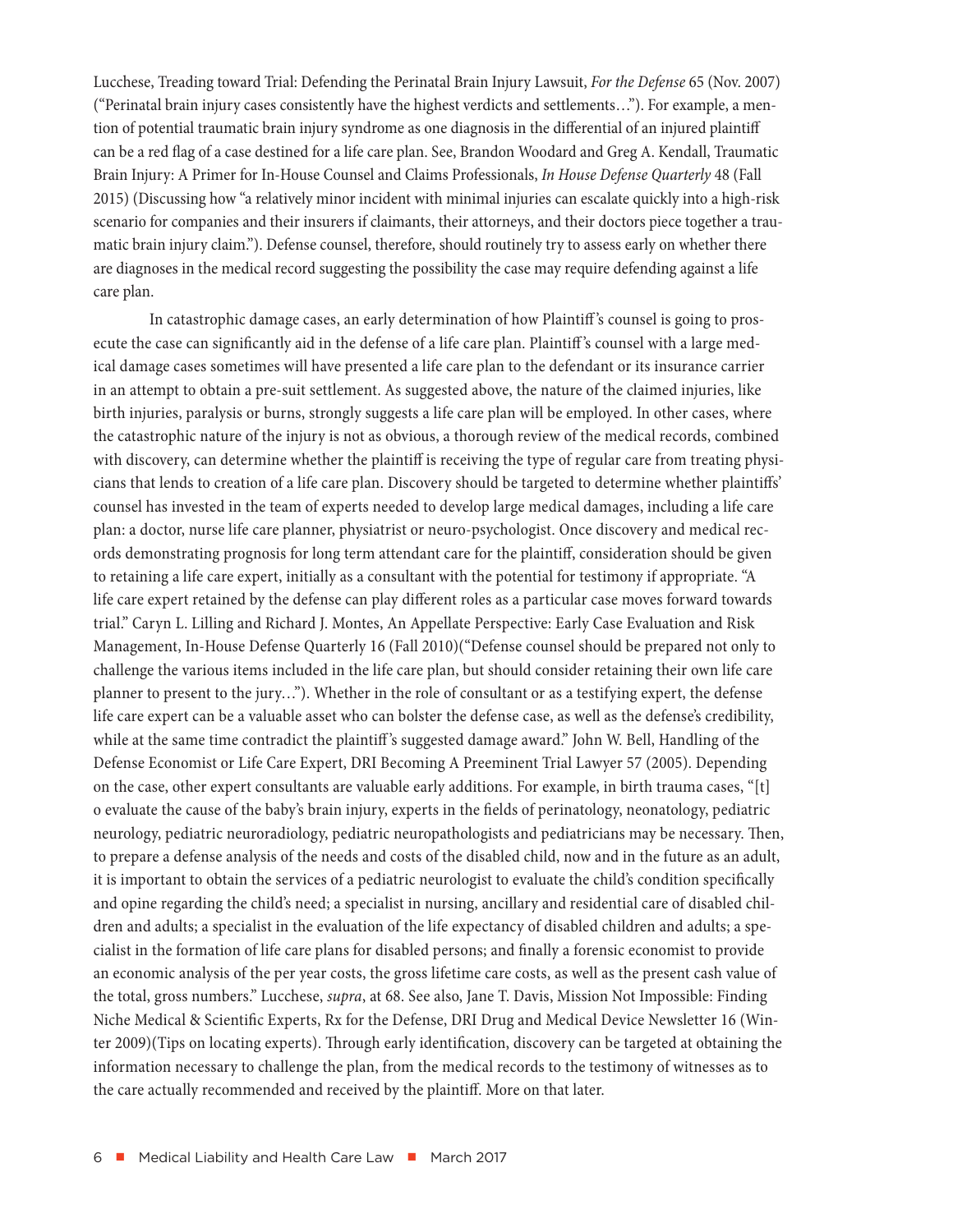## <span id="page-6-0"></span>**III. Discovery**

#### **A. Medical Records and Radiographic Studies**

A song we all know by heart is that to effectively defend against an inflated life care plan, it is necessary from the outset to determine the magnitude of the injury and what future treatment may be required for the plaintiff. We all know it is important to obtain all of the plaintiff 's medical records to give your experts the information they need to determine whether or not a life care plan is even warranted. See, J. Ric Gass and Brian G. Cahill, Defending Mild TBI Cases—Integrating Medicine and Strategy 111, 2014 DRI Complex Medicine Seminar Course Materials. While this seems routine, sometimes a reminder is helpful, and often it is the follow up on information gleaned from records you obtain that leads to important information. For example, if the records suggest a diagnosis of a traumatic brain injury (TBI), obtain all of the initial records, including EMS records and actual films of radiology studies; at the least, consult with an expert as to whether you should get them. Challenging whether the plaintiff demonstrated the essential criteria for a TBI will be critical. See, Woodard and Kendall, *supra*, at 49 ("the diagnostic criteria usually include (1) loss of consciousness, (2) alteration of consciousness, (3) posttraumatic amnesia, (4) positive findings on diagnostic imaging studies, and (5) focal neurological abnormalities such as seizures, visual or hearing disturbances, dizziness, and others.")(citing, Victor F. Coronado *et al.*, Traumatic Brain Injury Epidemiology and Public Health Issues, 8 Brain Injury Medicine 84, 85 (2013)); Brandon A. Woodard, Gregory A. Kendall, and Neil F. Spataro, Mild Traumatic Brain Injury Litigation: An Overview of Neuroimaging Techniques, *For the Defense* 26 (June 2015). Many firms routinely use nurse paralegals for analysis and follow up on medical issues. Robert C. Rouwenhorst, The Role of the Nurse Paralegal, *For the Defense* 16 (Nov. 2012)("When the records are obtained, nursing judgment is involved in determining if additional records are required.").

#### **B. Current Therapy, Treatment, Counseling, and Medical Devices**

The cornerstone of an effective attack on a life care plan may well be found in the plaintiff 's current therapy, treatment or counseling and in the medical goods being used. Often, plaintiff 's counsel and their life care planner fail to evaluate the actual treatment prescribed and recommended by the plaintiff 's treating physicians, particularly what is actually occurring with the plaintiff once the life care plan has been "published." This is significant for two reasons. First, the life care plan should not "put the plaintiff in a better position than she was in before the accident. For example, the life care plan should not include the cost of modifying a house for a disabled plaintiff if at the time of the accident the plaintiff did not have a house." Hope Thai Cannon, What's in the Numbers? Effective Use and Cross-Examination of Life Care Planners and Vocational Economic Experts in Product Liability Litigation, DRI Products Liability Seminar Course Materials (2006). Second, the recommendations of the life care planner can be compared to the actual care provided, demonstrating that actual, reasonable care does not encompass the "bells and whistles" recommended by the hired life care planner. Particularly where the plaintiff relies on a hired physician expert to testify that the life care plan represents reasonable and necessary care, the life care plan can be effectively attacked through the testimony of treating physicians who have not made the same recommendations, have never seen the life care plan and often, have never been contacted by the plaintiff 's expert. "The defense attorney needs to focus on the foundation of the life care plan: whether the life care planner incorporates information from the plaintiff 's medical records into the plan and whether the treating physicians agree with the items contained in the plan." Allen C. Smith, Experts for Truck Accidents – Who to Expect, Who to Hire, 15 In Transit 3 (Nov. 15, 2012).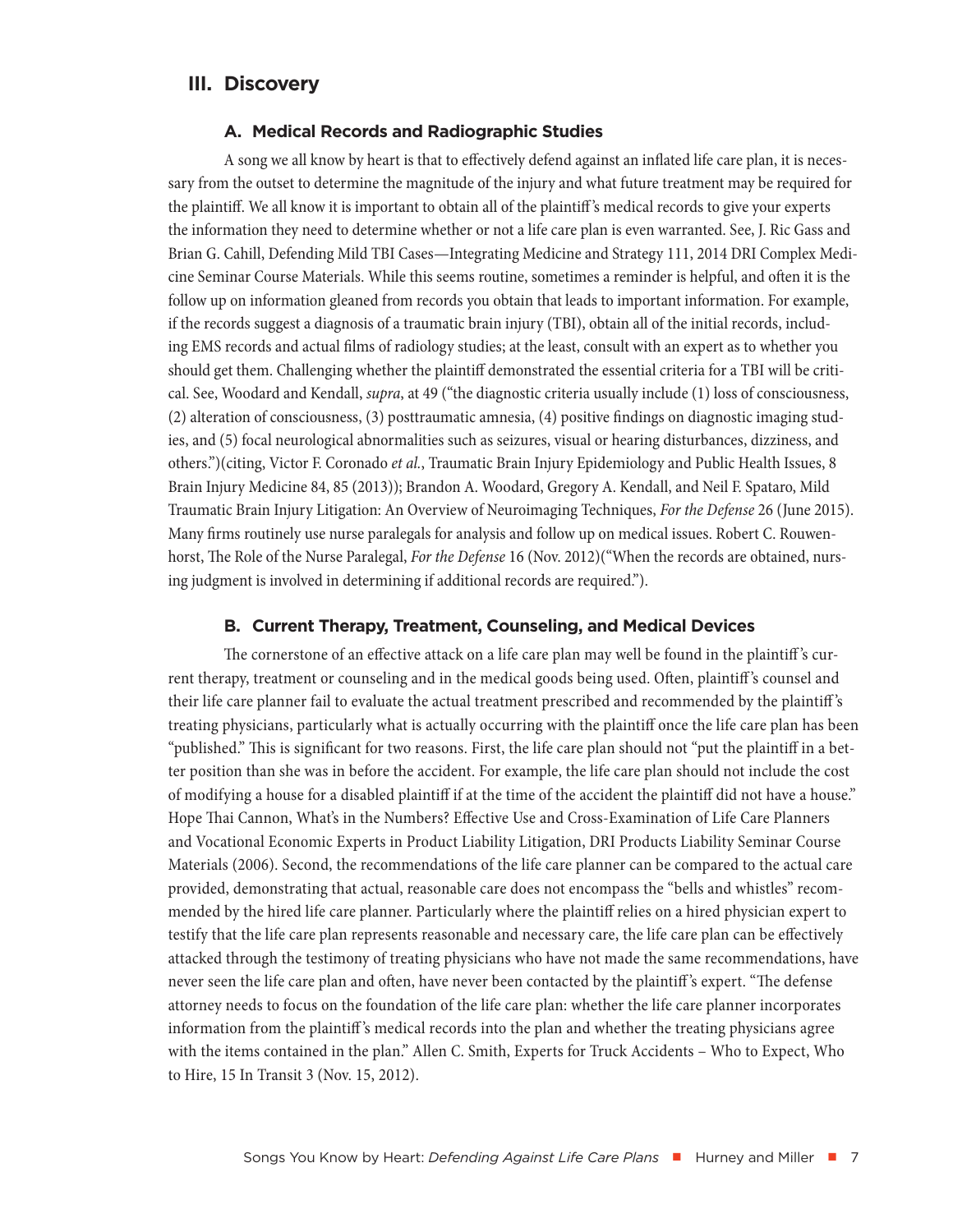#### **C. Academic and Employment Records**

<span id="page-7-0"></span>Academic and employment records can provide valuable information about the plaintiff 's pre-injury condition that can aid in the challenge to the life care plan. Particularly in cases which are not apparently "catastrophic" (again, TBI cases come to mind) it is important to examine whether claimed deficits are truly as a result of the incident. School attendance records provide information concerning the problems that may be attributed to the claim. Similarly, work related records can provide information to evaluate performance and work skills before and after the accident. In most cases where a life care plan is presented, this information will be necessary to assess wage loss claims. These files are often full of work related issues that you can use in response to claimed damages by the plaintiff.

#### **D. Investigate Plaintiff's Life Care Planner**

Like any other expert, you should find out as much as you can about the plaintiff 's life care planner. There are several sources for these materials, including expert databases maintained by DRI and IADC. Both Westlaw and Lexis (formerly IDEX) have expert data bases. Google and other search engines (Bing, Yahoo, etc.) are also great resources. You will find that most life care planners will have weighted their testimony either heavily toward plaintiffs or defendants. Inconsistencies may be discovered by reviewing prior testimony for defendants when they normally appear for the plaintiff. In addition, if you are lucky enough to find some of the other plans drafted by the Plaintiff 's life care planner, you often will see a "form type approach" that presents a great opportunity to cross examine the expert on a cookie cutter plan. It is important to ask the life care planner what system they use and whether or not they used any computer software in the preparation of the life care plan. There are a number of programs that will allow you to input some basic data and the software will produce a ready made life care plan. Computer generated plans may present significant holes to explore during cross examination, and can often be shown to bear little relation to the plaintiff 's actual condition and situation.

#### **E. Obtain Pricing data from the Life Care Planner Prior to Deposition**

One group of documents to obtain that may be taken for granted is the pricing information used by the life care planner in formulating the plan. It is critical to know how the planner came up with the pricing data and how they applied it to the plan. For example, did the planner consider any long term pricing contracts? Most planners run these prices up by looking at an inflationary rate. How often are goods replaced and how are they priced? Are there "free services" that are readily available in the market that the Plaintiff is currently receiving or that will always be available to the Plaintiff should they decide to take advantage of the services. There are a number of brain injury groups that provide free services to brain injured parties offered by the state and local governments. A word of caution: in some states you will draw a collateral source objection so be sure to be prepared for whether or not it you will be able to question the planner with the information. The planner's response to this inquiry is always that they do not consider any services "that may not be available" for the duration of the Plaintiff 's life expectancy. These objections can be easily thwarted by showing that the services have been around for multiple decades and will be here in the future.

## **IV. Qualifications of the Life Care Planner**

When a person is in a catastrophic state due to injuries sustained in an incident, medical costs, care and other expenses increase dramatically. Often, life care plans are prepared in order to help determine an appropriate amount to cover the present and future expenses the Plaintiff will incur in order to maintain quality of life. Life care plans are routinely defined as "dynamic documents based upon published standards of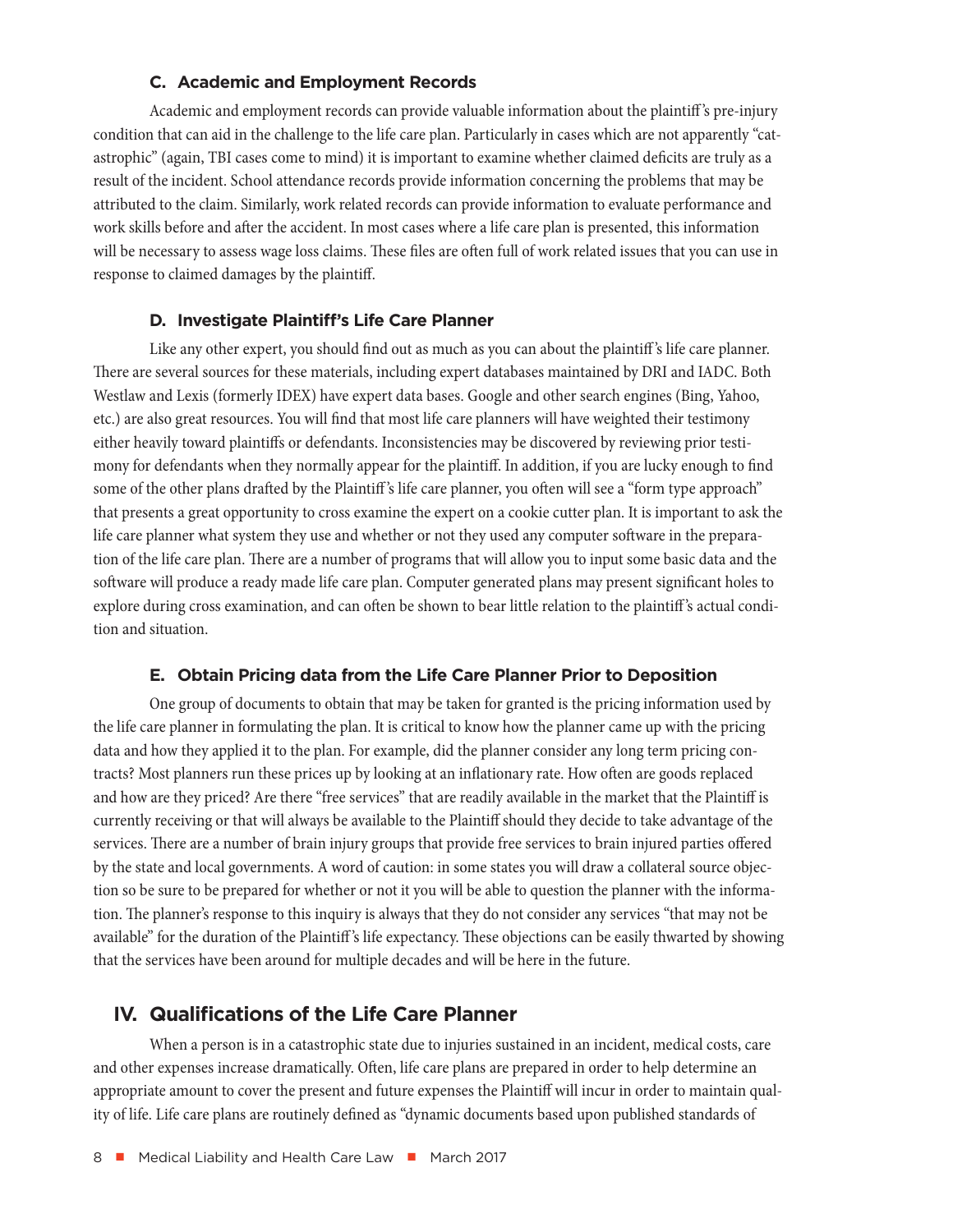practice, comprehensive assessment, data analysis, and research, which provide an organized, concise plan for current and future needs with associated costs for individuals who have experienced catastrophic injury or have chronic health care needs." STANDARDS OF PRACTICE FOR LIFE CARE PLANNERS §I(A) (INT'L ASS'N OF REHABILITATION PROF'LS 2015). Although helpful tools for the plaintiff, some plans estimate costs much higher than necessary which provides opposing counsel grounds to contest the proposed plans under multiple grounds. The motive is not to escape providing care, but to establish the difference between the costs that insure plaintiff 's quality of life and other costs that are unnecessary, or far overreaching. When defending against a plan, defense counsel may look to the life care planner and his qualifications, as well as the plan and each delineated cost for areas of weakness.

The first step is to determine whether the plaintiff 's life care planner is qualified to determine if there is a potential for exclusion of the testimony. If a qualification challenge is successful, the life care planner's testimony and potentially the entire life care plan may be excluded from the jury in their consideration of damages. To be admitted as an expert to present a life care plan, the planner must be generally qualified in the area of life care planning, and must also be qualified to substantiate the need for each element of care included in the plan to the degree required by the jurisdiction. Jean-Paul Marat, A Defense Attorney's Perspective on Life Care Planning, Health Tips (Sept. 11, 2011)(available online at http://tipsdiscover.com). Life Care Planners must have an educational background in the areas of health or rehabilitation; maintain required licensure or certification to practice a professional rehabilitation or health care discipline suitable for life care planning; and act ethically within his professional scope. STANDARDS OF PRACTICE FOR LIFE CARE PLANNERS §III(1),(2) (INT'L ASS'N OF REHABILITATION PROF'LS 2015) Further, a Life Care Planner must be consistent, objective, and methodical in his or her planning. Id. at §III. This includes relying on appropriate medical and health related resources, and not assuming decision-making responsibility beyond the scope of his or her own discipline.

Ultimately, of course, whether an individual qualifies as an expert is left up to the trial court. Few decisions addressing qualifications of life care planners exist; and those that do vary greatly in their acceptance of qualifications. Reportedly, one court found that attending two seminars and compiling 25 plans was not sufficient to qualify one as an expert. Jean-Paul Marat, *A Defense Attorney's Perspective on Life Care Planning, Health Tips* (Sept. 11, 2011) online at http://tipsdiscover.com. Another found that a rehabilitation counselor who prepared over 200 life care plans annually who had a bachelor's in psychology, a master's in rehabilitation counseling and minor in behavioral psychology, a PhD in counseling psychology, and a minor in rehabilitation counseling with a subspecialty in severe orthopedic disabilities was qualified as an expert in both his education and practical experience. *Id*.

Similarly, few states have implemented standard regulations for life care plan experts, and case law is also limited. In Arizona, a life care planner with twenty years' experience relying on her own observations, experience, input from doctors, and readily-available pricing constituted a proper foundation of expertise. *Sandretto v. Payson Healthcare Management, Inc*. 234 Ariz. 351, 322 P.3d 168 (App. Div.2 2014). A Connecticut court held that the testimony of a certified life care planner was admissible even though he was not a medical doctor because he was an experienced expert in the care needed by the plaintiff, and reviewed his report with medical doctors and sought approval of patient's health care providers. *Oram v. deCholnoky*, 2008 WL 4984752 (2008). In Indiana, courts allowed a certified nurse to testify to what rehabilitation expert told her when she prepared the life care plan in question because as a life care planner, it is expected to rely upon experts in preparing their plans. *Dan Cristiani Excavating Co., Inc. v. Money,* 941 N.E.2d 1072 (Ind. App.2011). A Montana court held that admission of a rehabilitation consultant's expert testimony was not an abuse of discretion, despite his reliance on medical records, transcripts, interviews, and evaluations. *Midway Nat. Bank*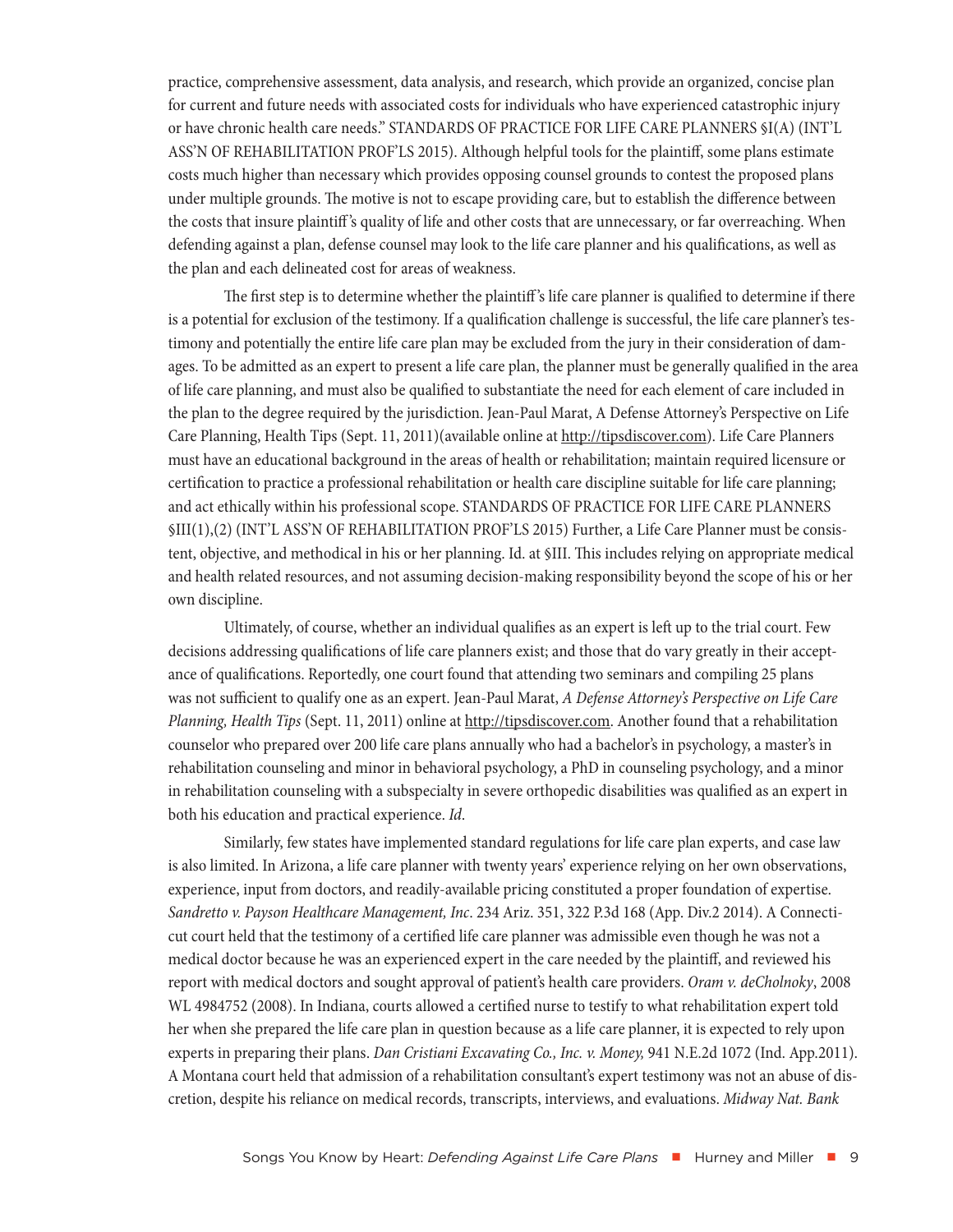<span id="page-9-0"></span>*of St. Paul v. Estate of Bollmeier,* 504 N.W.2d 59 (Mont. App.1993). In Missouri an expert witness who was a doctor, board certified in physical medicine and rehabilitation, sub-board certified in spinal cord injury medicine, was a wound care specialist, and a certified by disability evaluation commission as a life care planner was qualified to testify that the life care plan in question was based upon a reasonable degree of medical certainty. *Mitchem v. Gabbert,* 31 S.W.3d 538 (Mo. App. S.D. 2000). In New York, a court found a vocational rehabilitation specialist retained to prepare life care plan for claimant was not qualified to make an information assessment for cost of future medical procedures. *Donaldson v. Ryder Truck Rental & Leasing*, 189 Misc.2d 750, 737 N.Y.S.2d 783 (2001). In Ohio, the appellate court found that the trial court did not abuse its discretion in determining that a physician with forty-five years' experience in treating patients with similar injuries to the plaintiff 's was qualified to give an expert opinion regarding the life-care plans admitted into evidence. *Adae v. State*, 2013 WL 85200 (Ohio App. 10 Dist., Franklin, 01-08-2013). In Texas, a doctor's expert testimony on damages regarding sufficiently and efficacy of life care plan prepared by another doctor was reliable based on training and experience in the field. *Taylor v. American Fabritech, Inc*. 132 S.W.3d 613(Tex App. 14 Dist. 2004). Nevada enacted a statute to ensure the duties of insurer who accepts a claim for catastrophic injury regarding life care plans. Nev. Rev. Stat. Ann. §616C.700 (West). This sampling of case law demonstrates the variation in discretion regarding the determinations of the qualifications life care plan experts across the nation. Even if there isn't sufficient basis to challenge the expert as unqualified, this exercise provides the fundamentals for cross examination, particularly when the defense has a more qualified life care planner.

#### **V. Evaluate** *Daubert* **Challenge**

Separate from a qualifications challenge is the "*Daubert*" challenge under Rule 702 of the Federal Rules of Civil Procedure or its state counterparts. These challenges are difficult with life care planning, which has been long recognized as a generally valid exercise.

Of interest is a response to a "frequently asked question" section of the website of a well-known life care planner, Paul Deutsch, whose writings and approach are often relied upon by life care planners. Deutsch provides a roadmap for life care planners related to *Daubert* and F.R.E. 702 challenges. In summary fashion, Deutsch recommends that life care planners who testify should (1) always expect a challenge and be prepared to educate all parties; (2) educate the referral source as a first line of defense; (3) have factual testimony proffered in order to give the life care planner an opportunity to obtain answers; and (4) come "armed" with extensive documentations including clinical practice guidelines, research literature, home health practice act for the state, Home Health Practices or the Centers for Medicaid and Medicare standards.; (5) prepare bullet point documents for the Court; (6) document the acceptance of the life care plan; and (7) be well prepared. See Life Care Planning - FAQ's www.paulmdeutsch.com; Question 17. It is these factors that many life care planners do not prepare for and do not follow in the defense of their plan. The qualifications of the planner are often the lynchpin of demonstrating the inaccuracy of the life care plan, even if a pretrial "*Daubert*" challenge is unsuccessful.

It is not uncommon to receive a life care plan from a "planner" that advertises his or her services and does not discriminate in the areas they produce or prepare reports. It is not unheard of to have a life care plan from a professional that has credentials unrelated to the area of expertise needed to properly create and defend a particular life care plan. The creation of a life care plan is expensive and even more so if the plan will not sustain a challenge from the defendant's counsel. Unlike many areas of law and medicine, this really isn't a turf battle. Nurses, lawyers, social workers, physicians, vocational rehabilitation specialist and a number of other professionals have taken their shot at creating and testifying about life care plans. The defense counsel can use a number of standards to attack a plan and planner that are outside of his or her area of expertise.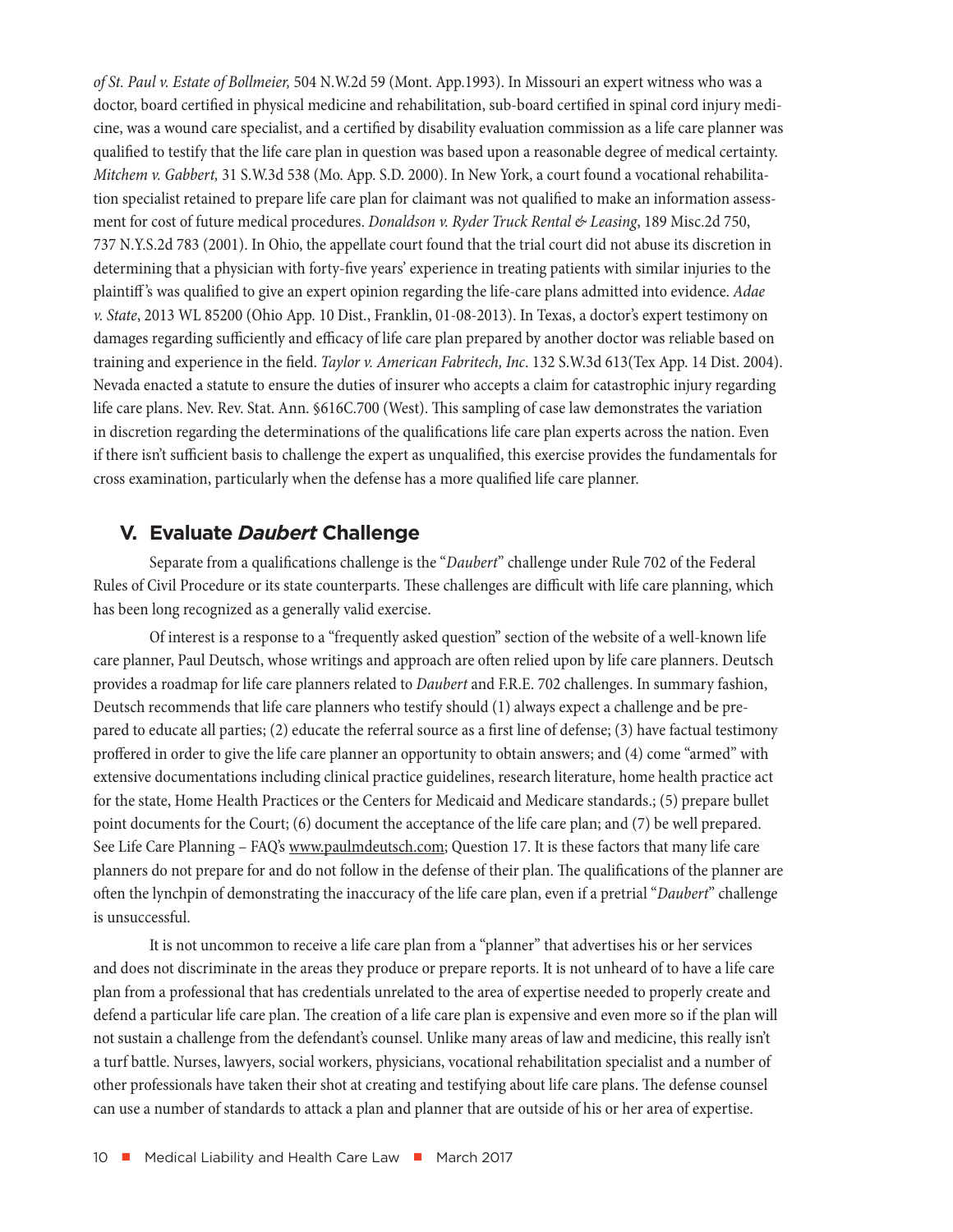<span id="page-10-0"></span>One of the tough issues for plaintiff 's life care planner to overcome is the necessity and length of proposed treatment and rehabilitation services. In a Colorado case, the court examined the qualifications of a nurse with rehabilitation experience that gave life care plan testimony for an injured theater patron. The jury returned a verdict of almost seven figures and approximately one-third of the verdict was supported by life care plan testimony. It was noted that the trial court conducted painstaking examination to determine the qualifications of the nurse and the life care planner's ability to render projection of future medical needs. Testimony supported by the recommendations of the treating physician, the trial court allowed the testimony. However, when the projections extended into things such as psychiatric care, the trial judge restricted the non-physician life care planner's testimony. The court went further in restricting unsupported recommendations by the planner for medications not prescribed by a doctor. *Theater Management Group, Inc. v. Dalgliesh*, 765 A.2d 986 (Dist. Col.Ct. App.2001).

This paper will not attempt to discuss the thousands of cases that have been issued on the requirements of *Daubert* or its state counterparts. See, *M.D.P. v. Middleton*, 925 F. Supp. 2d 1272, 1275 (M.D. Ala. 2013)"[T]his court first notes that courts routinely recognize that life care planners may be qualified to provide testimony as to future care of injured patients, and the cost of such care….)(citing *Deramus v. Saia Motor Freight Line, LLC*, No. 2:08cv23–MEF, 2009 WL 1664084 (M.D.Ala. June 15, 2009) (Fuller, C.J.).

However, many of these cases have observed that the rejection of expert testimony is the exception rather than the rule. In short, the defense has to chip away at the qualifications of the life care planner and in turn it will lead to fertile cross examination of various portions of the life care plan due to the lack of qualifications. It is important that once you receive the life care plan submitted by the plaintiff to keep mindful of the need to ask treating physicians about the plan, particularly if you believe they have not been furnished the plan (and often they have not). This is a slippery slope since the treating physician's endorsement of the plan will go a long way to helping the plan's contents be allowed. Even when the *Daubert* factors don't precisely fit the testimony that is being proffered, the trial court still has the responsibility to evaluate the reliability of testimony to determine its admissibility. See *e.g.*, the comments of the Advisory Panel, following F.R.C.P. 702, which encourage the trial court to consider:

- (1) Whether experts are "proposing to testify about matters growing naturally and directly out of research they have conducted independent of the litigation, or whether they have developed their opinions expressly for purposes of testifying. *Id*. citing *Daubert v. Merrell Dow Pharmaceuticals, Inc*., 43 F.3d 1311, 1317 (9th Cir. 1995).
- (2) Whether the expert has unjustifiably extrapolated from an accepted premise to an unfounded conclusion. Id. citing *General Elec. Co. v. Joiner*, 522 U.S. 136, 146 (1997).
- (3) Whether the expert has adequately accounted for obvious alternative explanations. Id. citing *Claar v. Burlington N.R.R*., 29 F3d 499 (9th Cir. 1994).

## **VI. Issues with the Life Care Plan Report**

Counsel for the Plaintiff would prefer nothing better than for the life care planner's work product to become a piece of admitted evidence. Irrespective of whether or not the life care planner's report is ultimately admitted, other plaintiff witnesses, such as treating physicians, independent medical experts and the economists, may find themselves referring and relying on the life care plan. If admitted, the report becomes the centerpiece of the plaintiff 's damage claim that will be referred to throughout the trial.

At the outset, the written life care plan is premised and based on hearsay. Simple analysis demonstrates many of the pieces of the plan are solely based on out of court sources used to determine the costs of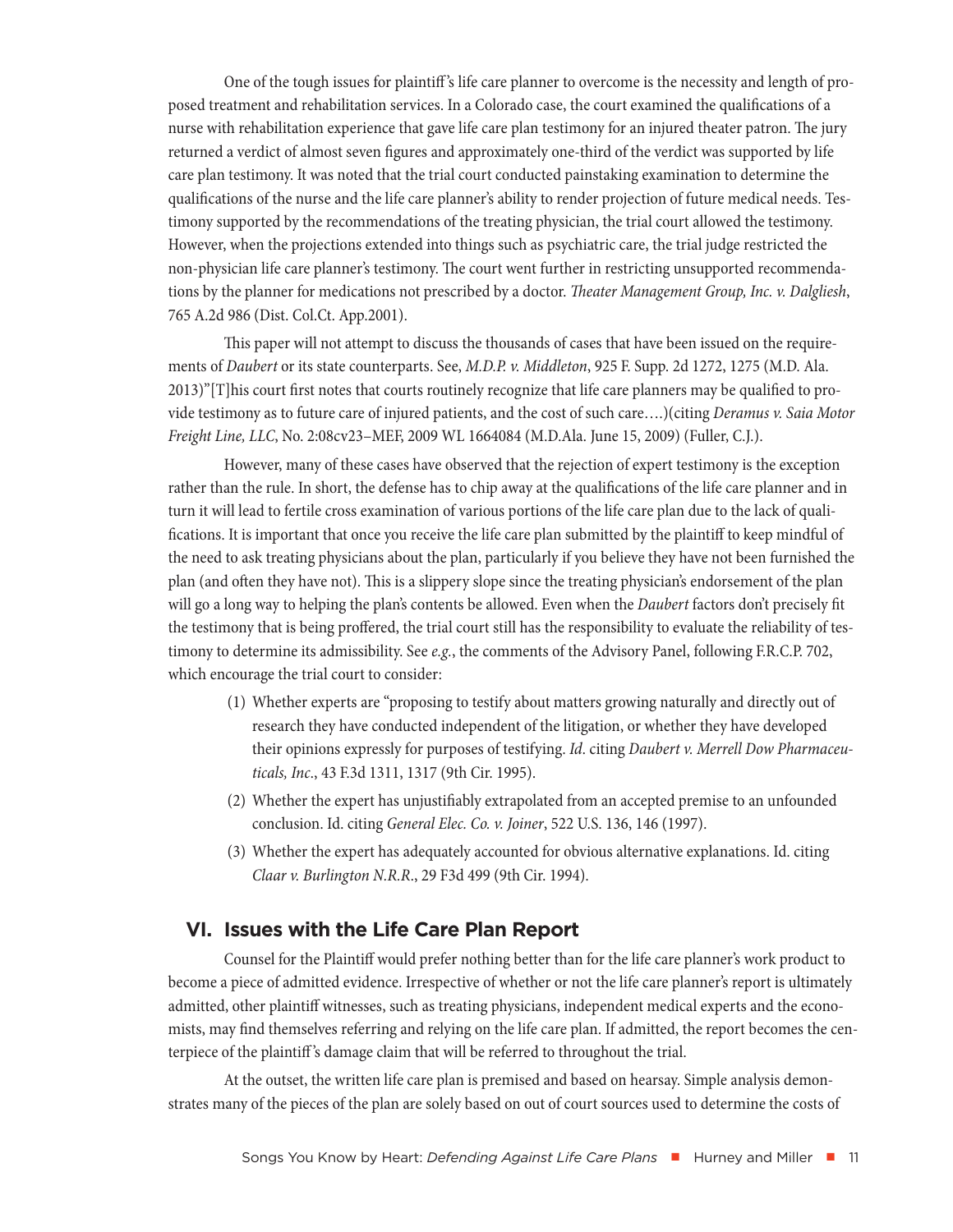the various items of care, therapy or medical goods. The life care planner is preparing a report to prove the truth of the matter asserted. This is basic evidentiary foundation that the life care plan itself should not be able to overcome.

In addition to the hearsay issues, there are other areas of attack open to a savvy defense lawyer. The planner's cost valuations and the length the treatment open the planner to significant cross examination about the speculative nature of the plan. In addition, if the life care planner is not a medical physician, the plaintiff runs the risk of not having the plan supported by medical testimony from a treating physician.

Life care projections involving a vocational rehabilitation specialist's future medical costs projections were found to be clearly speculative because the treating surgeon's affidavit did not address the need for future medical procedures and their costs. "At the least, plaintiff should have submitted an affidavit from the [orthopedic surgeon] or other admissible evidence covering those subjects." The court went on to find that the vocational rehabilitation specialist projections were beyond his qualifications. *Donaldson v. Ryder Truck Rental & Leasing*, 737 N.Y.S.2d 783 (2001).

It is critical that the defense pin down the medical basis of the life care projections. If speculative or not supported, you can argue that the projections and the expenses should be excluded as speculative. The life expectancy routinely used by life care planners is often open to challenge as being speculative as well. Plaintiff 's experts will often use standard tables that do not consider studies showing that certain injuries or disabilities reduce life expectancy for the specific plaintiff involved in your case.

A well-recognized and often quoted article related to the ethical issues associated with a proper life care plan is Ethical Objectivity in Forensic Rehabilitation, by Frank Woodrich and Jeanne Patterson. The authors outline a number of issues associated with the proper life care plan. Several are instructive for the defense attorney to consider in defending against an inflated life care plan. Although not exhaustive, some of the issues raised by the article are: (1) Life Care Plans should have a factual basis and be within the provider's area of expertise and discipline (citing the International Association of Rehabilitation Professionals (IARP, n.d.,); (2) Plans should focus on both assets and barriers created by the injury or disability; (3) Plans should include rehabilitation services or interventions attempting to restore the individual to a productive post-injury or post-illness lifestyle; (4) Plans should avoid, when possible, excessive use of home care services, based on the medical model of nursing care; (5) Plans should use service costs for the location where the individual will receive services; (6) Plans should not project higher costs to accommodate for settlements; (7) Plans should not state possibilities and probabilities or make predictions that are contrary to accepted fact and literature; (8) Plans should exclude physician visits, diagnostic procedures, and medication costs for conditions predating the disability in question; (9) Plans should not differ greatly from similar individuals with the same disability. Ethical Objectivity in Forensic Rehabilitation, The Rehabilitation Professional, Frank Woodrich and Jeanne Patterson (2003). Even where a life care planner does not completely follow a methodology, opinions have been allowed subject to cross. *M.D.P. v. Middleton*, 925 F. Supp. 2d 1272, 1276 (M.D. Ala. 2013)("As to the argument that Deutsch did not follow his own methodology in this case, the evidence before the court is that Deutsch consulted with, and noted recommendations of, Dr. Pickzance, M.D.P.'s treating orthopedist. Deutsch also included in his plan recommendations made by Andrea Zotovas, M.D. Deutsch also included durable medical good items recommended based on medical literature regarding children with cerebral palsy….). "The court agrees with the Defendants to the extent that there may be some deficiencies in the strength of

support for some of the recommendations in Deutsch's Life Care Plan, but, following the reasoning of other courts, particularly the First Circuit Court of Appeals in Rivera, the court concludes that those issues go to the weight, and not the admissibility, of Deutsch's testimony. Deutsch will be able to testify, and be subject to cross-examination, about his opinions in this case." *Id*. at 1276.**Potential Effect of the ACA**.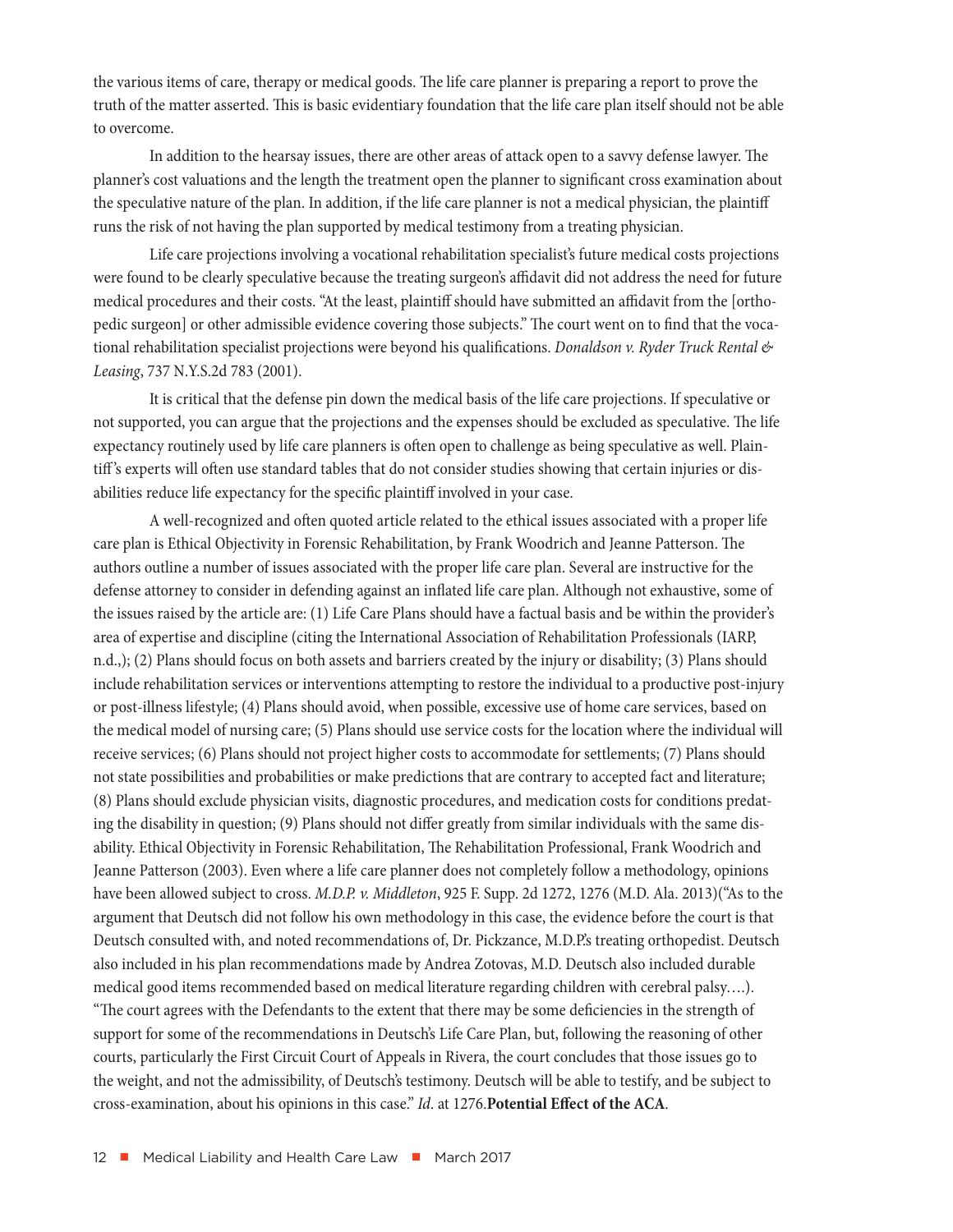## <span id="page-12-0"></span>**VII. Future Damages and the Affordable Care Act**

The Patient Protection and Affordable Care Act of 2010, Pub. L. No. 111- 148, 124 Stat. 119-1025 (2010) (amending Title XVIII of the Social Security Act, 42 U.S.C. §1395 *et seq.*, by adding new §1899) as amended by the Health Care and Education Reconciliation Act of 2010, Pub. L. 111-152, 124 Stat. 1029-84 (2010), is referred to as either the Affordable Care Act or ACA, or more commonly "Obamacare." Its provisions designed to ensure access to universal health care provide arguments that plaintiffs should not be able to recover future medical damages because they will be paid by insurance available and indeed mandated for all. With the 2016 election returns, and the repeal of the ACA imminent, it may be too late to discuss whether it provides a defense to the recovery of future damages. We'll discuss it anyway.

Traditionally, injured plaintiffs present evidence of medical bills, including future projected expenses, to the jury as if they will have to pay them "out of pocket" and therefore must be compensated. The presence of insurance to pay those expenses is typically excluded from evidence under the collateral source rule, the theory being that the defendant should not benefit from insurance purchased independently by the plaintiff. Of course, the vast majority of insurance policies require a plaintiff who recovers bills paid to reimburse the company and protect its subrogation interest. Federal regulations may require future damages to be "set aside" to protect Medicare as a "secondary payor."

With the enactment of the Affordable Care Act, better known as "Obamacare," defendants have begun to argue that its guarantee of insurance, regardless of preexisting conditions, combined with the mandate to purchase insurance, means that the payment of future benefits by insurance should be admissible against plaintiffs' claims, as seen in life care plans, of future medical expenses. See, Erin Christen Miller and Ryan J. Sullivan, The ACA and Market-Rate Predictability for Future Damages, Vol. 58, No. 7, *For the Defense* 18 (DRI 2015) ("The Patient Protection and Affordable Care Act (ACA), pejoratively known as Obamacare, provides defense counsel with an opportunity to minimize plaintiffs' recovery of future medical damages.").

Among the ACA reforms, there are three provisions that play when challenging future medical damages. First, under the ACA, all health insurance policies must be sold on a guaranteed issue basis, which prohibits insurers from denying coverage to individuals due to pre-existing conditions. Patient Protection and Affordable Care Act of 2010, Pub. L. No. 111- 148, 124 Stat. 119-1025 (2010) (amending Title XVIII of the Social Security Act, 42 U.S.C. §1395 *et seq.*, by adding new §1899) was amended by the Health Care and Education Reconciliation Act of 2010, Pub. L. 111-152, 124 Stat. 1029-84 (2010). Essentially the guaranteed issue provides, regardless of the extent of the victim's injuries, they are entitled to purchase health insurance directly from an insurer at exactly the same premium price as any other customer of the same age and geographical location. *Id*. Second, the ACA established minimum standards for health insurance policies. *Id*. In addition to the prohibition of annual or lifetime coverage caps, the minimum standard of essential benefits include: "ambulatory patient services; emergency services; hospitalization; maternity and newborn care; mental health and substance use disorder services, including behavioral health treatment; prescription drugs; rehabilitative and habilitative services and devices; laboratory services; preventive and wellness services and chronic disease management; and pediatric services, including oral and vision care." *Id*. Third, and arguably the most significant, the ACA provides for an individual mandate, which requires all individuals purchase acceptable health insurance or otherwise pay a fine. *Id*.

The collateral source rule is an evidentiary principle prohibiting the admission of evidence that the plaintiff or victim has received (or will receive) compensation from a source other than the damages sought against the defendant. Restatement (Second) of Torts §920A(2) Under the traditional rule, a plaintiff may recover full medical bills from the tortfeasor-defendant, even though the plaintiff 's insurer may have paid them. David Schap and Andrew Feeley, *The Collateral Source Rule: Statutory Reform and Special Interests,* The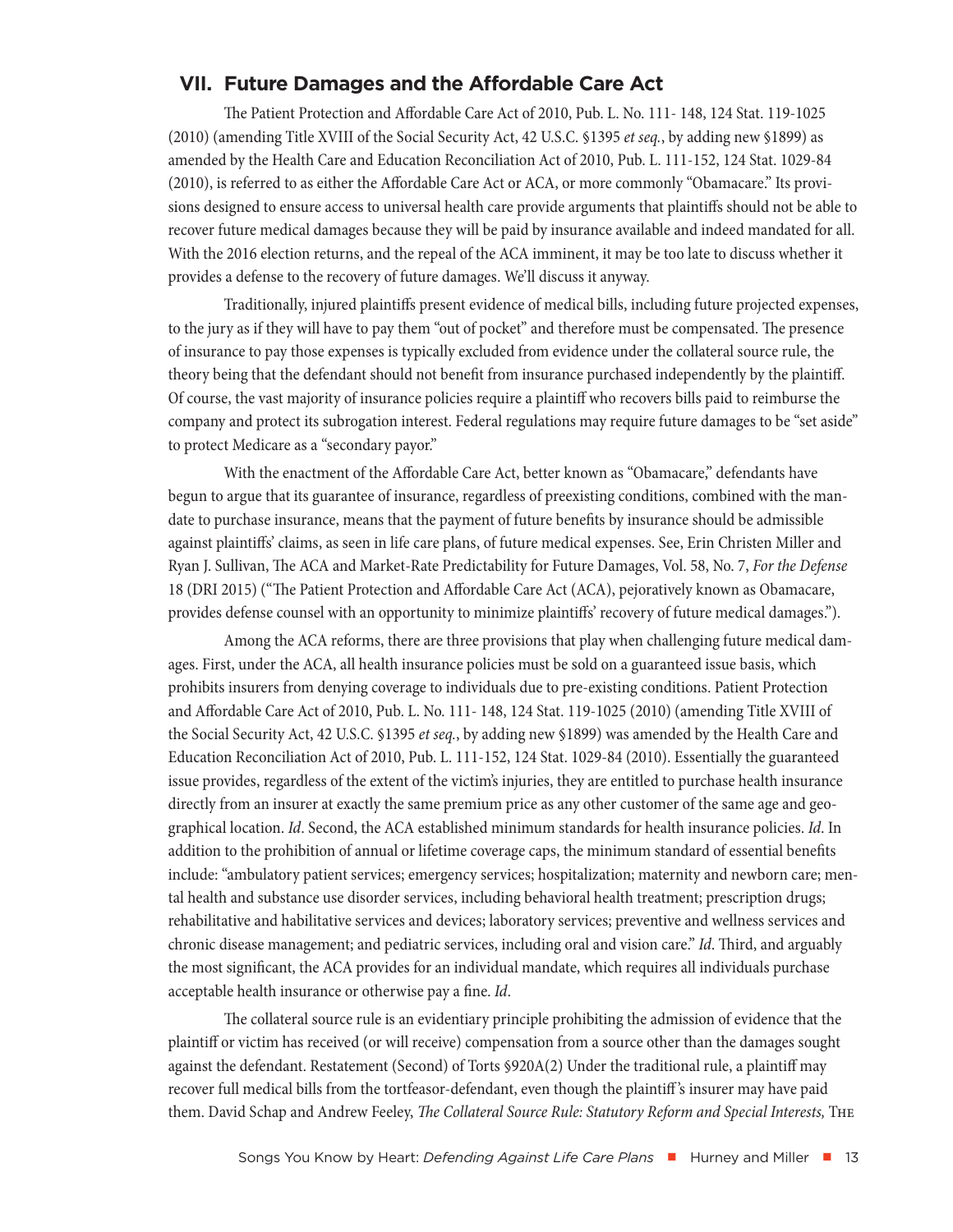Cato Journal Vol. 2, Issue 1 (2008). The intent of the rule is to promote justice by establishing fault against the tortfeasor-defendant and foreclosing the notion of mitigating damages by means of collateral payment. Id. That the benefits are provided by a government program does not matter – benefits to which a plaintiff is entitled, independent of the defendants, are inadmissible to reduce claimed damages, past or future. See, *Amlotte v. United States*, 292 F. Supp. 2d 922, 924 (E.D. Mich. 2003)("The Court finds that the benefits that would be available to Chelsey Amlotte under both Part A and Part B of Medicare should be characterized as insurance benefits, and thus treated as a collateral source. Since payments from a collateral source may not be set off against future medical expenses under Michigan law, evidence of such payments would be irrelevant.").

The three provisions of the ACA - the guarantee of insurance, the essential benefits, and the individual mandate – provide the basis for the argument that the ACA alters the application of the collateral source rule and how courts deal with plaintiffs' future damages. In other words, since the plaintiff can purchase (and indeed must purchase) health insurance which covers all conditions (even preexisting conditions) the plaintiff will not incur the future costs projected in a life care plan. The defendant's argument is that any care projected by the life care planner that is supported by a physician's act or order will be covered; thus, there is no basis to allow the jury to award future damages. Erin Christen Miller and Ryan J. Sullivan, The ACA and Market-Rate Predictability for Future Damages, Vol. 58, No. 7, *For the Defense* 18 (DRI 2015) ("The Patient Protection and Affordable Care Act (ACA), pejoratively known as Obamacare, provides defense counsel with an opportunity to minimize plaintiffs' recovery of future medical damages.") See also, LaMar F. Jost, Marissa S. Ronk, The Affordable Care Act and Colorado's Collateral Source Rule, 93 Denv. L. Rev. Online 1 (2016)("As seen in the few states that have tried to address the collateral source rule in the post-ACA world, the legal landscape surrounding the law and health insurance is far from clear. What is clear, however, is that the policy justifications underlying the collateral source rule no longer exist."); Adam G. Todd, An Enduring Oddity: The Collateral Source Rule in the Face of Tort Reform, the Affordable Care Act, and Increased Subrogation, 43 McGeorge L. Rev. 965 (2012). A similar argument is seen where the plaintiff is billed one amount for medical care, but insurance or a government program pays a reduced amount, and the defense argues that only the amount actually paid is recoverable. See, *McAmis v. Wallace*, 980 F. Supp. 181, 186 (W.D. Va. 1997) (Under Virginia law, "[p]laintiff cannot recover the amount of her medical bills written-off by Medicaid. The collateral source rule does not require that Plaintiff receive compensation for fees that were not incurred by Plaintiff or Medicaid."). Compare, *Pipkins v. TA Operating Corp*., 466 F. Supp. 2d 1255, 1257 (D.N.M. 2006) ("New Mexico courts would apply the collateral source rule to medical expenses written off or adjusted by a health care provider pursuant to an agreement with the federal government under Medicare.")

The contrary argument is that the ACA does not change the fundamental public policy supporting the collateral source rule that the plaintiffs' purchase of insurance does not provide a windfall to the defendant. To the extent there is a windfall (recovery of money for care the plaintiff does not have to pay for) it should fall on the plaintiff and not on the tortfeasor.

As expected, courts go both ways on these issues. In *Jones v. MetroHealth Med. Ctr.*, 2016-Ohio-4858, 2016 WL 3632469 (Eighth Dist. Ct. App. 2016) the court held the trial court did not err, under Ohio statutory law, in "offsetting the damage award based on the child's present and future access to Social Security and Medicaid benefits." Pennsylvania courts forbid argument or cross examination about the ACA. See, *Deeds v. Univ. of Pennsylvania Med. Ctr*., 2015 PA Super 21, 110 A.3d 1009, 1013, reargument denied (Apr. 7, 2015), appeal dismissed sub nom. *Deeds ex rel. Renzulli v. Univ. of Pennsylvania Med. Ctr*., 128 A.3d 764 (Pa. 2015) ("Cross examination and argument that the plaintiffs' "medical costs were being covered by Medicaid and the Affordable Care Act, and that she did not require (and accordingly could not properly seek) any additional compensation," were improper, requiring remand for new trial.); *Cordes v. United States*, No. 2:13CV547, 2015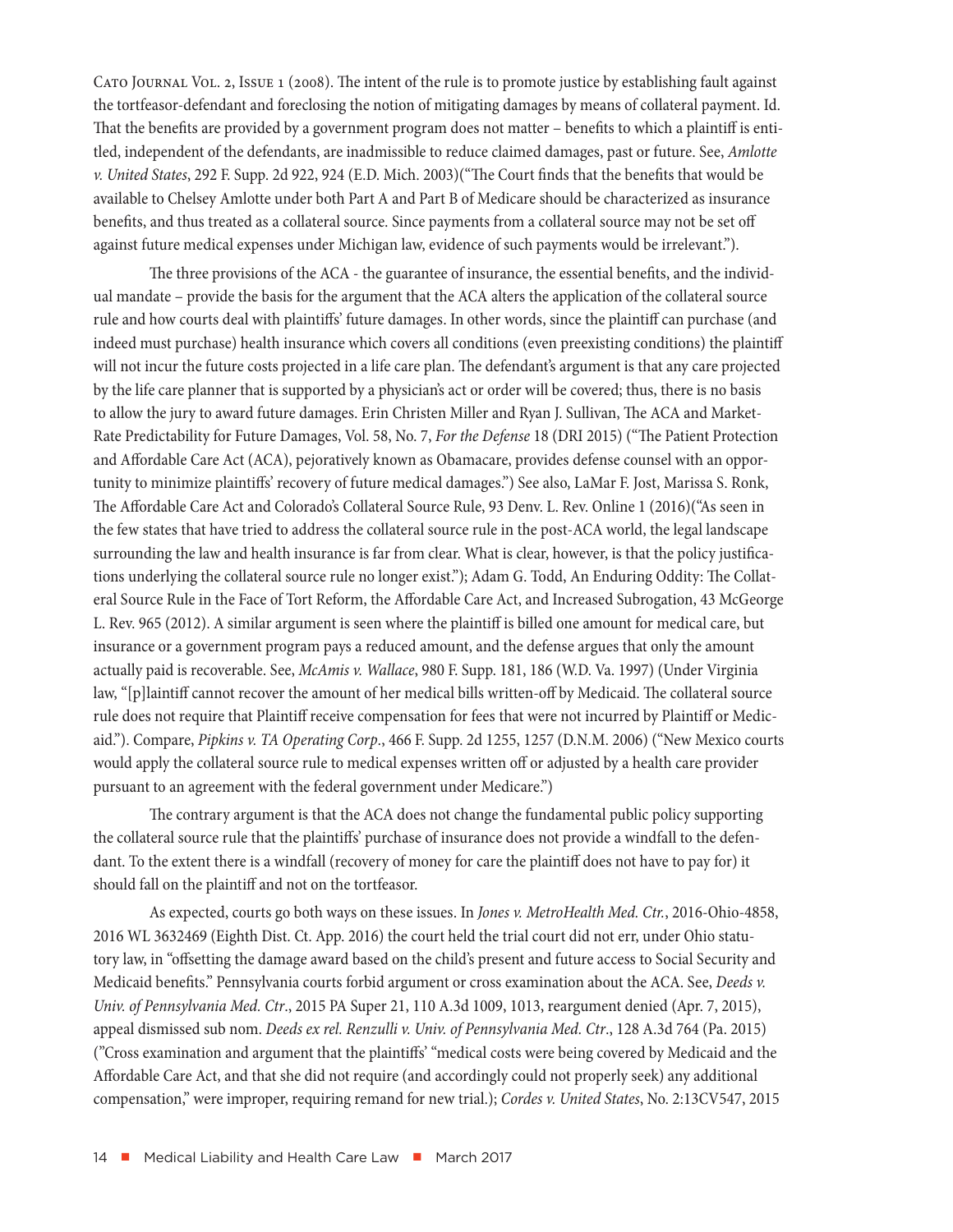<span id="page-14-0"></span>WL 10986360, at \*2 (W.D. Pa. Nov. 20, 2015)(Applying Pennsylvania collateral source rule to deny defendant's pretrial motion seeking "permission… to cross examine Plaintiff 's economic and life care planning experts on their failure to consider the Affordable Care Act in their calculations."); *Bernheisel v. Mikaya*, 2016 WL 4211897, at \*5 (M.D. Pa. Aug. 9, 2016)("With respect to Defendants' third argument, that the Court should allow Defendants to cross-examine Karras and introduce evidence pertaining to Medicaid, Medicare, and the ACA, as the aforementioned case law makes clear, allowing such cross-examination or introduction of such evidence through an expert called by Defendants would violate the collateral source rule."). One California courts reached a similar conclusion, finding the defendant "failed to show that had the trial court not excluded purportedly admissible evidence of future insurance benefits, there is a reasonable probability of a different verdict as to Aidan's future medical costs." *Leung v. Verdugo Hills Hosp.*, 2013 WL 221654, at \*11 (Cal. Ct. App. Jan. 22, 2013). "But the mere possibility that private insurance coverage will continue, and the availability of government programs for the purchase of insurance, do not, in themselves, constitute relevant, admissible evidence of the future insurance benefits that a plaintiff is reasonably certain to receive…. Such evidence, standing alone, is irrelevant to prove reasonably certain insurance coverage as a potential offset against future damages, because it has no tendency in reason to prove that specific items of future care and treatment will be covered, the amount of that coverage, or the duration of that coverage." Applying California law in a Federal Tort Claim action, the court in *Brewington v. United States*, 2015 WL 4511296 suggested that consideration of future available benefits, from the Veteran's Administration or ACA, was appropriate. "This Court finds it appropriate to take insurance benefits available under the ACA into consideration in calculating reasonable future life care plan needs." *Id*. at \*6. See generally, Bradford G. Hughes and Teanna Buchner, The Affordable Care Act: Using "Obamacare" to Fight Overstated Damages. Course Materials, DRI Annual Meeting 2016 at 9-10 (listing cases supporting and opposing use of the ACA to combat future damages).

Depending on state statutory or common law, defense counsel may be able to combat future damages as not being incurred due to insurance benefits. Logically, the mandated coverage of the ACA provides for the plaintiffs' future medical needs; perhaps the defendant should have to pay the insurance premium. See, eg., W.Va. Code §55-7B-9e (Statutory reduction for payments by collateral sources to be reduced by premium payment). This argument is currently weakened by the repeal of the ACA announced by the incoming legislature (which likely will have occurred by the time of the DRI Medical Liability Seminar). If there is a repeal, then the defense should focus on whether the replacement legislation contains similar mandate and prior condition provisions similar to the ACA, supporting similar arguments. The repeal of the ACA strengthens the argument that the future payment of medical expenses by ACA required insurance is speculative and should not be considered.

## **VIII. Some Random Ideas About Challenging Life Care Plans**

- 1. Anticipate: Be aware of the potential for a life care plan to surface in cases that aren't apparently catastrophic. Red flags are references to head injuries, plaintiffs who do not return to work, plaintiffs who continue to receive consistent health care.
- 2. Discovery:
	- a. Documents: Not surprising is the need to get all the medical records, including outpatient and rehabilitation records.
		- i. Medical records will form the basis for the life care planner's future projections, so you must be able to challenge them.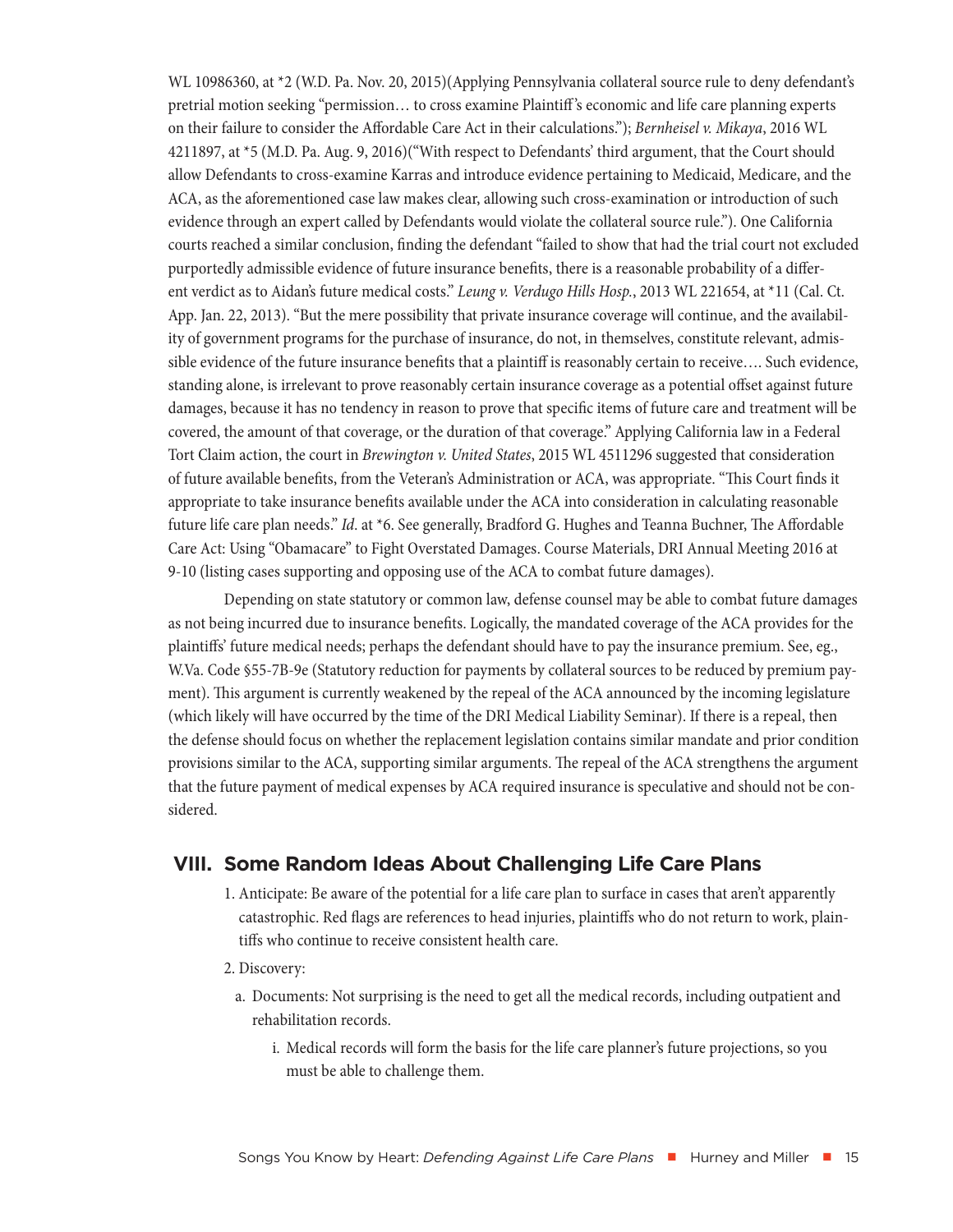- ii. Medical records show the actual care recommended and received by the health care providers taking care of the patient. This is often a strong contrast to the "kitchen sink" approach seen in many life care plans.
- b. Similarly, get all the bills. This will allow a contrast to what is actually spent on "real" care versus the projections of the life care planner.
- c. In plaintiff 's deposition, review the care the plaintiff (or minor plaintiff) is *actually receiving* from health care providers:
	- i. All office visits
	- ii. All recommendations from treating physicians
		- 1. Referrals
			- a. Specialty physicians
			- b. Specialty clinics
			- c. Rehabilitation physical or vocational
		- 2. Drugs
		- 3. Devices
		- 4. Assist Devices (wheelchairs, dogs, etc.)
		- 5. Other (equine therapy?)
	- iii. Any recommendation from a treating physician plaintiff did not follow and why
		- 1. Plaintiff simply declined
		- 2. Insurance denied payment
		- 3. Plaintiff did not have funds to pay
	- iv. These questions provide the basis to contrast the actual care with the Life Care plan.
	- v. For a good set of questions for the plaintiff, see Ralph F. Valitutti, Jr. and Christina A. Doyle, Defining Damages—Medical Expenses, DRI Complex Medicine Seminar Course Materials 11-15 (2014).
- d. Deposition of Life Care Planner
	- i. Ask for a definition of a Life Care Plan
		- 1. How are they developed
		- 2. What steps are required
		- 3. What protocol does the Planner follow
		- 4. How did you determine costs
			- a. "Sticker" vs actual vs insurance payment?
			- b. Who did you talk to, what resources did you use
	- ii. Background and qualifications
		- 1. Training in Life Care Planning
			- a. Mail order?
			- b. Any planning work with patients
		- 2. Income earned from Planning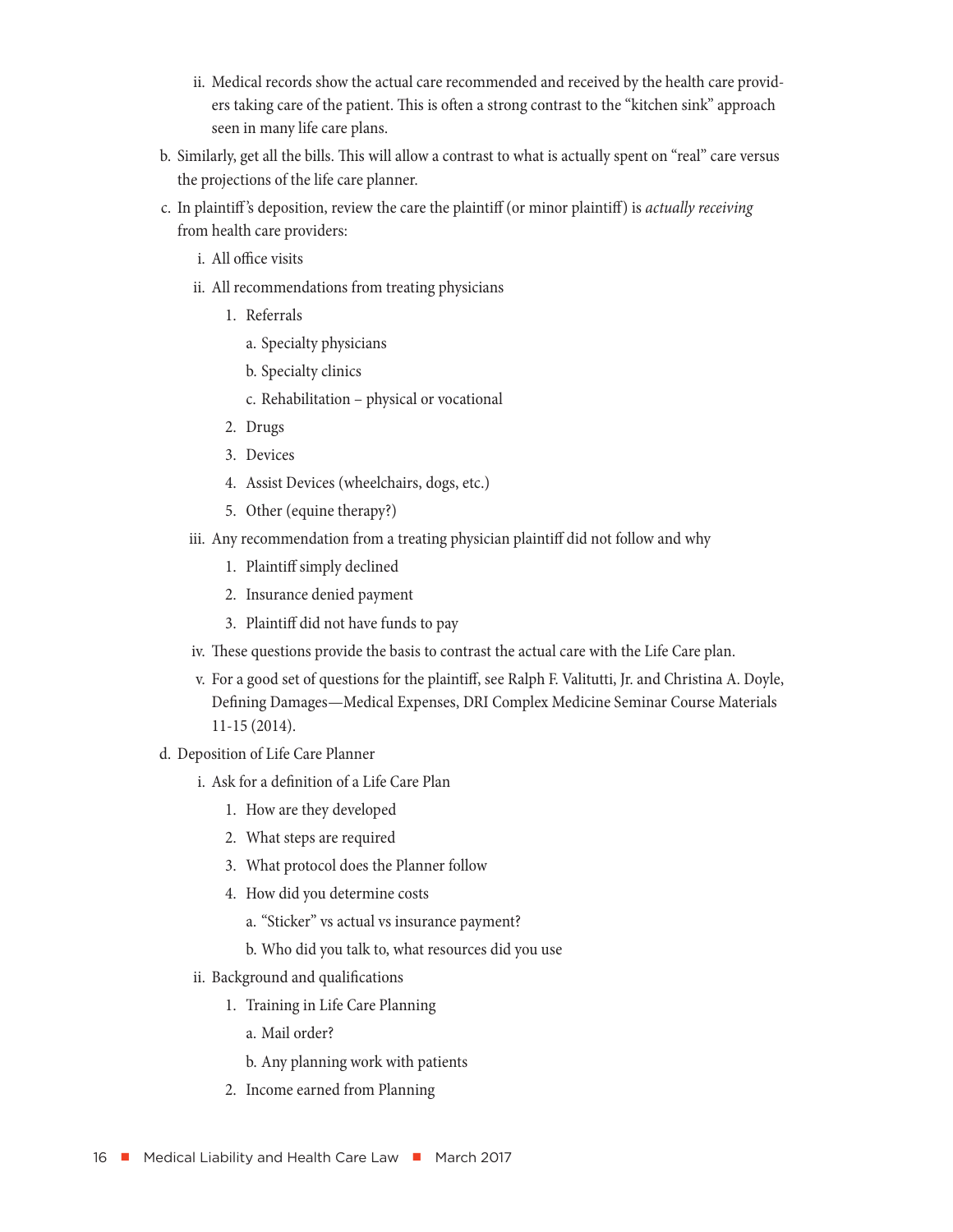#### a. Plaintiff v. defendant

- iii. How much time spent with
	- 1. Plaintiff
	- 2. Treating physician
	- 3. Reviewing medical records
		- a. Is Plan consistent with any discharge plan from treaters
- iv. How did LCP estimate costs used in the Plan
	- 1. What information was used
		- a. Get all documents if not provided pre-deposition
	- 2. Who, if anyone was contacted about costs
- v. Question about statements made in
	- 1. Prior Life Care Plans
		- a. Are any identical? Substantially similar? Cookie cutter?
	- 2. Prior Testimony
- vi. Is Life Care Planner doing Plans not related to litigation?
	- 1. Supervising anyone following a plan?
		- a. Contrast with discharge plan
	- 2. Is Life Care Planner aware of anyone actually following a plan
	- 3. Not a "plan" anyone actually follows
	- 4. Make point that these plans are created solely for litigation
- vii. Particular recommendations in Plan
	- 1. Review the Plan with your expert to determine particular things you need to ask about
	- 2. Tie down why each thing is included
	- 3. Ask if any treater recommended the same things and require the Planner to show in the medical records.
- 3. Affordable Care Act
	- i. Consider filing a pretrial motion seeking to introduce ACA evidence if plaintiffs fail to do so.
- 4. Consider Motions
	- i. Is Planner qualified?
	- ii. Does Planner follow an appropriate methodology?
		- 1. Did Planner fail to do things admittedly required?
		- 2. Can your expert support a challenge?
	- iii. Even if you can, should you file an exclusion motion?
		- 1. What are the chances of success?
		- 2. Will you merely educate the opponent and expert about weaknesses?
		- 3. Is there a need to educate the court?